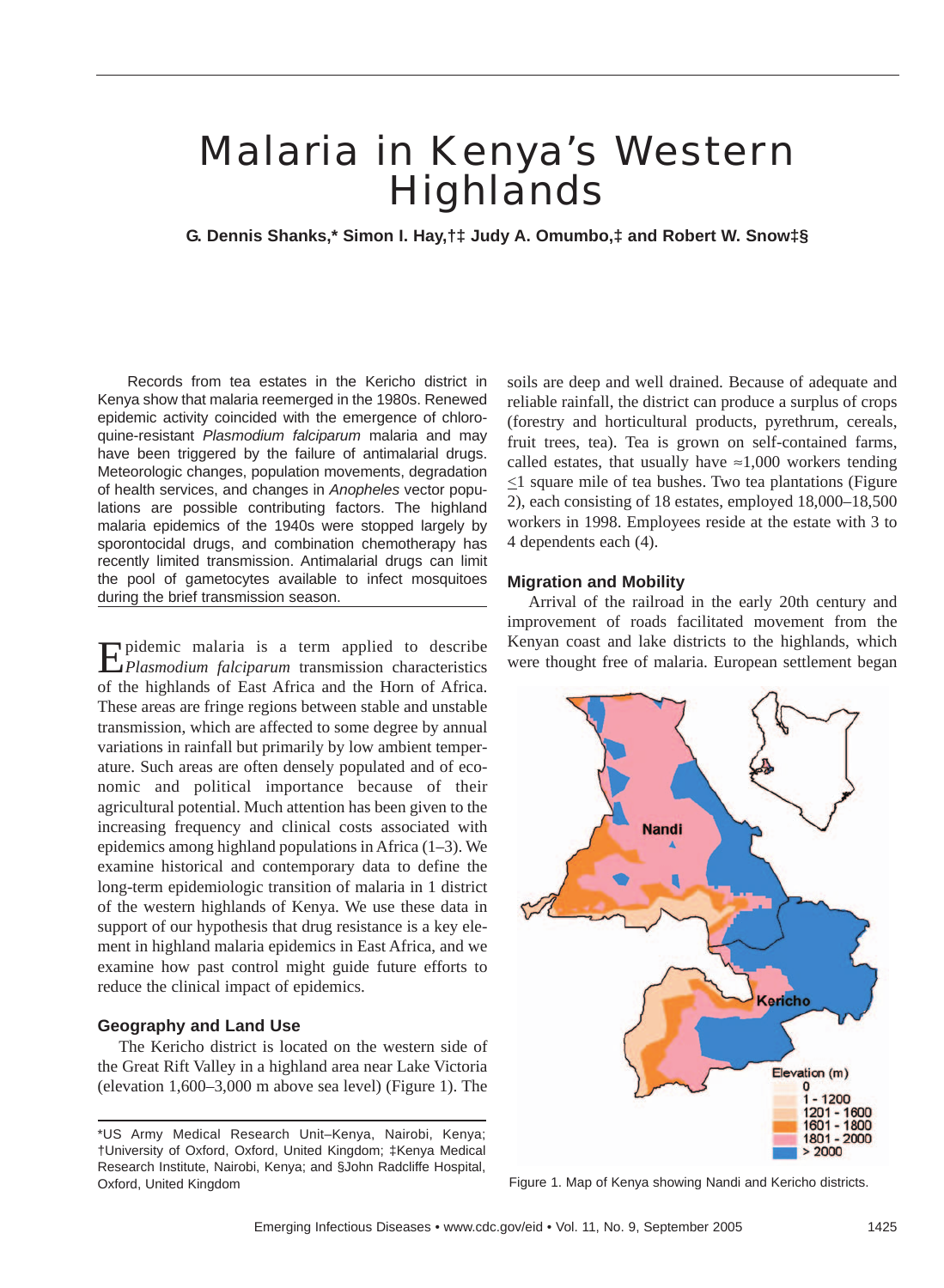

Figure 2. Kericho, Kenya, tea plantation in 1998.

before World War I as an extension of other farming areas in the Rift Valley. A large proportion of the tea estate labor force were recruited from the Lake Victoria region (elevation  $\langle 1,000 \rangle$  m) or from Kisii (elevation 1,500 m) in Nyanza province. The Lake Victoria region is an area of holoendemic malaria whose inhabitants often have asymptomatic infections (5). Tea pickers are given 1 month leave per year to return to their families in their natal village. Over time, dependents of the tea pickers have come to live on the estates. Travel back and forth from the highland estates to the Lake Victoria lowlands is common (4).

## **Climate**

Variations in climate affect the distribution and abundance of malaria vectors. The effects of temperature on the transmission cycle are manifold, but its specific effect on sporogonic duration and mosquito survival is critical. When the temperature is  $<18^{\circ}C$ , transmission is unlikely because few adult mosquitoes (0.28%) survive the 56 days required for sporogony at that temperature and mosquito abundance is limited by long larval duration. At 22°C, sporogony is completed in <3 weeks, and mosquito survival is sufficiently high (15%) for the transmission cycle to be completed. The potential number of infective mosquitoes reaches a peak at 30.6°C, after which it decreases rapidly. The relationship between mosquito abundance and rainfall is complex and best studied when temperature is not limiting. *Anopheles gambiae* s.l. breed more prolifically in temporary and turbid water bodies, while in permanent bodies predation is an important limitation. Rainfall is a good indicator of vectors, their survival, and the potential for malaria transmission. Long-term, complete meteorologic data are available from the Tea Research Foundation. Analysis of the meteorologic relationships of malaria in Kericho has been reported (6–8).

## **Health Service Provision and Drug Resistance**

The public health sector in sub-Saharan Africa has been overwhelmed by AIDS, lack of money, and other problems. In Kenya, population increases of 3% to 4% per year, an inflationary economy in the face of fixed health service wages, and administrative failures have depleted public health services (9). However, this situation does not apply to the tea plantations, where private agricultural companies maintain a healthy, productive workforce (3). Whatever the cause of recent increases in malaria in the western highlands of Kenya, the tea plantation health systems have continued identifying, counting, and treating malaria infections among their workers. Since 2000, worker residences have been sprayed with insecticide every 4 months, primarily for pest control. This measure is unlikely to have differentially influenced the malaria data because both plantations were using the same regimen.

Chloroquine was used to treat uncomplicated malaria infections in Kenya from the 1950s until the national drug policy was changed in 1998 (10). Chloroquine resistance in Kenya was first documented in 1979 in a tourist who had visited Kenya. After resistance became widespread (11), chloroquine continued to be used as the first-line antimalarial drug for another 19 years. A 1985 survey indicated that parasites from the adjacent Nandi district were still sensitive to chloroquine (12), whereas by 1996 chloroquine was unable to clear 50% of clinical infections in children by day 7 (13).

## **Sources of Clinical Data since 1900**

We used 3 principal sources of data. The first source was reports in the Kenya national archives. The second was local and international journal reports of malaria epidemics in the region. The third was hospital data from 2 adjacent tea plantations directly accessed to obtain the temporal and secular patterns of malaria in Kericho. Inpatient data have been located in admission registers of the hospital at tea plantation 1 from 1965 to 2004 (3,14). The second tea plantation hospital is adjacent to plantation 1 and since 1970 has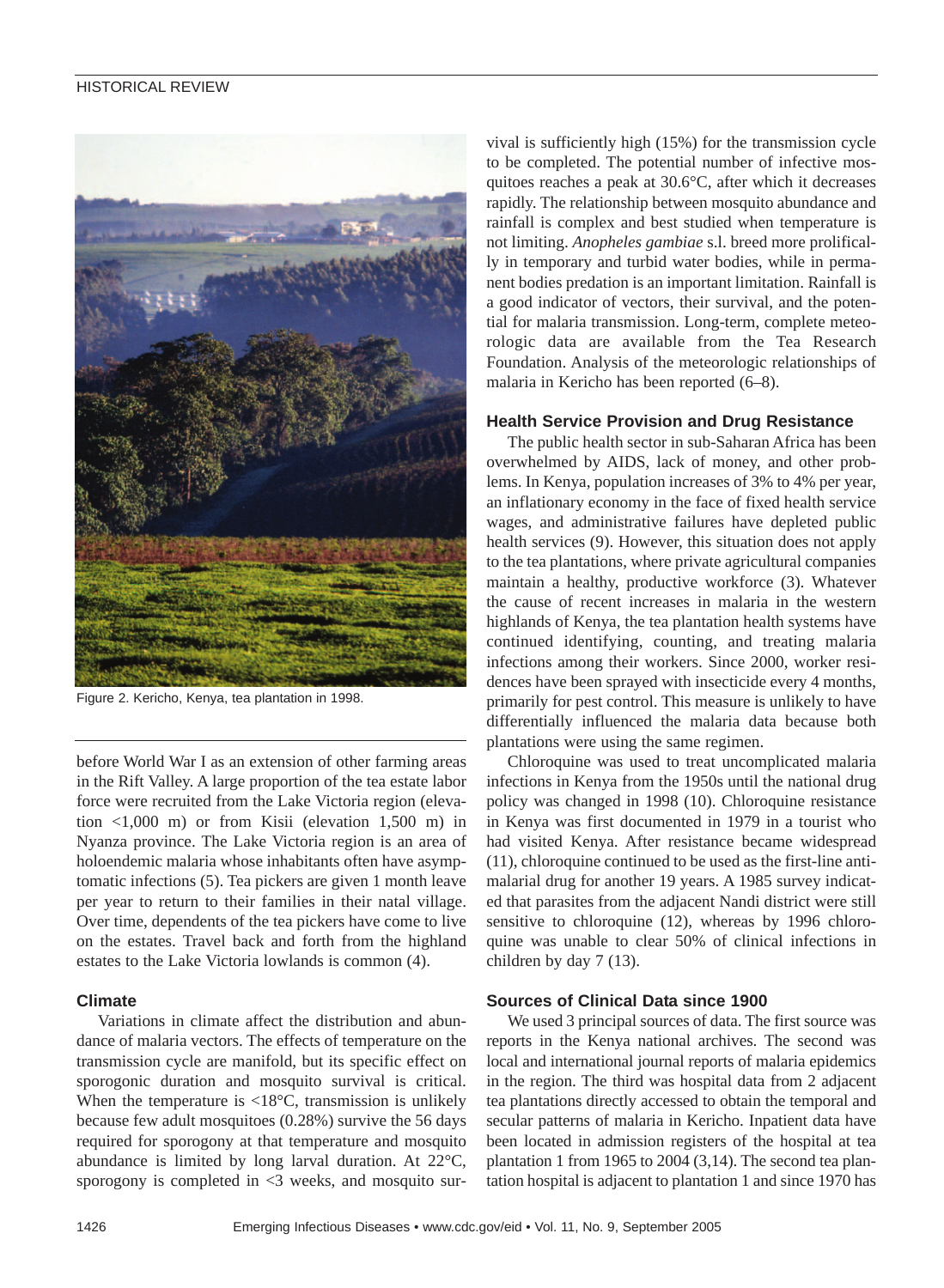maintained a weekly infectious disease notification system that identifies all blood smear–positive malaria cases. Although the system includes inpatients, it consists mostly of outpatients. Although the 2 hospitals are adjacent, the populations served are separated according to the company of employment. Combined, these reports, data, and anecdotes build a qualitative and quantitative picture of Kericho epidemics during the 20th century.

## **Epidemics**

## **1918–1919 and 1928**

During the 19th century, local malaria transmission was nonexistent or negligible (15). Increasing trade and transport led to major population movements from 1906 onwards. Movement of people associated with the opening of civil and military posts probably introduced malaria into the highlands. During World War I, soldiers from Kericho were recruited to fight against the German forces in Tanganyika. With troop demobilization and resettlement in 1918 and 1919, a malaria epidemic followed the influenza pandemic (15). Further development in this region, including the completion of the Ugandan railway from the Mau escarpment to the malaria-endemic Lake Victoria region, increased movement of people and parasites.

In 1928, an epidemic in Kericho district that involved 1,727 hospital case-patients occurred (15). Epidemics were also reported in 1931, 1932, 1934, 1937, and 1940 (5). Malaria was much more severe in highland workers than in their presumably functionally immune counterparts from Lake Victoria (16). Health authorities used mass drug administration for epidemic control, dispensing 57,600 ten-grain (600 mg) doses of quinine in 1 month (16).

### **1939–1948 and Introduction of Control**

Epidemic malaria became a major infection on the tea estates during World War II (17) because soldiers returning from Ethiopia through the malarious coastal areas were encamped along the adjacent railway (18). Epidemics appeared to be caused by the large pool of parasitemic soldiers who infected the local mosquitoes during the brief mid-year period suitable for malaria transmission at high altitudes and occurred mostly within the military camp, the township of Kericho, and the tea estates, while sparing most "native reserve areas" (18). Removal of the military camp at the end of the war did not stop the now indigenous malaria transmission (17).

Given apparently fragile malaria transmission in the agriculturally important western Kenyan highlands, interventions in Kenya were often first tried in Kericho. Proguanil was a safe chemoprophylactic agent that had just been developed as the result of an emergency wartime project of the British and Australian armies. The medical

officer for plantation 1, D. Strangeways-Dixon, used mass drug administration of proguanil, as the British army had been doing in war areas (Figure 3) (17). In March 1948 (before the epidemic in the rest of the district), prophylactic proguanil was given twice a week (a single 100-mg tablet) to all plantation 1 employees and their dependents. This strategy decreased malaria incidence in June and July 1948 (0.5 and 2.0 cases per 1,000 population, respectively, compared with nearly 10 times that number the previous year). Two rounds of house spraying with DDT in 1949 (March and June) complemented the prophylactic measures. During this period, malaria was virtually controlled. Proguanil did not eliminate epidemics, however, and in 1952 the prolonged rainy season shifted the epidemic period from July to January, and malaria returned before the start of proguanil prophylaxis. Reinstitution of proguanil resulted in epidemic control, probably by blocking further transmission.

#### **Intermission, 1960–1980**

Malaria in the Kericho district was largely imported by persons traveling back from Lake Victoria. For the years in which data were provided in the medical officer's reports (1966, 1967, 1970, 1975, and 1976), 95 deaths occurred among 5,686 malaria patients admitted to Kericho district hospital (case-fatality rate 1.7%). Recent studies on the Kenyan coast showed an overall case-fatality rate of 3.5%, varying greatly depending on the clinical syndrome that caused hospitalization (19). At the Kericho tea estates, malaria ceased to be a major problem from 1960 to 1980, which roughly coincides with the period during which chloroquine was fully effective against *P. falciparum* malaria.

#### **Reemergence of Seasonal Epidemics**

In Kericho, annual mid-year malaria epidemics began in 1990 at plantation 1, although epidemic peaks were evident in 1981 at plantation 2 (Figure 4). Increasing malaria



Figure 3. Monthly malaria cases on the Kericho tea estates, Kenya, 1942–1952, showing mass administration of proguanil. Data were obtained from Strangeways-Dixon (17) and hospital records.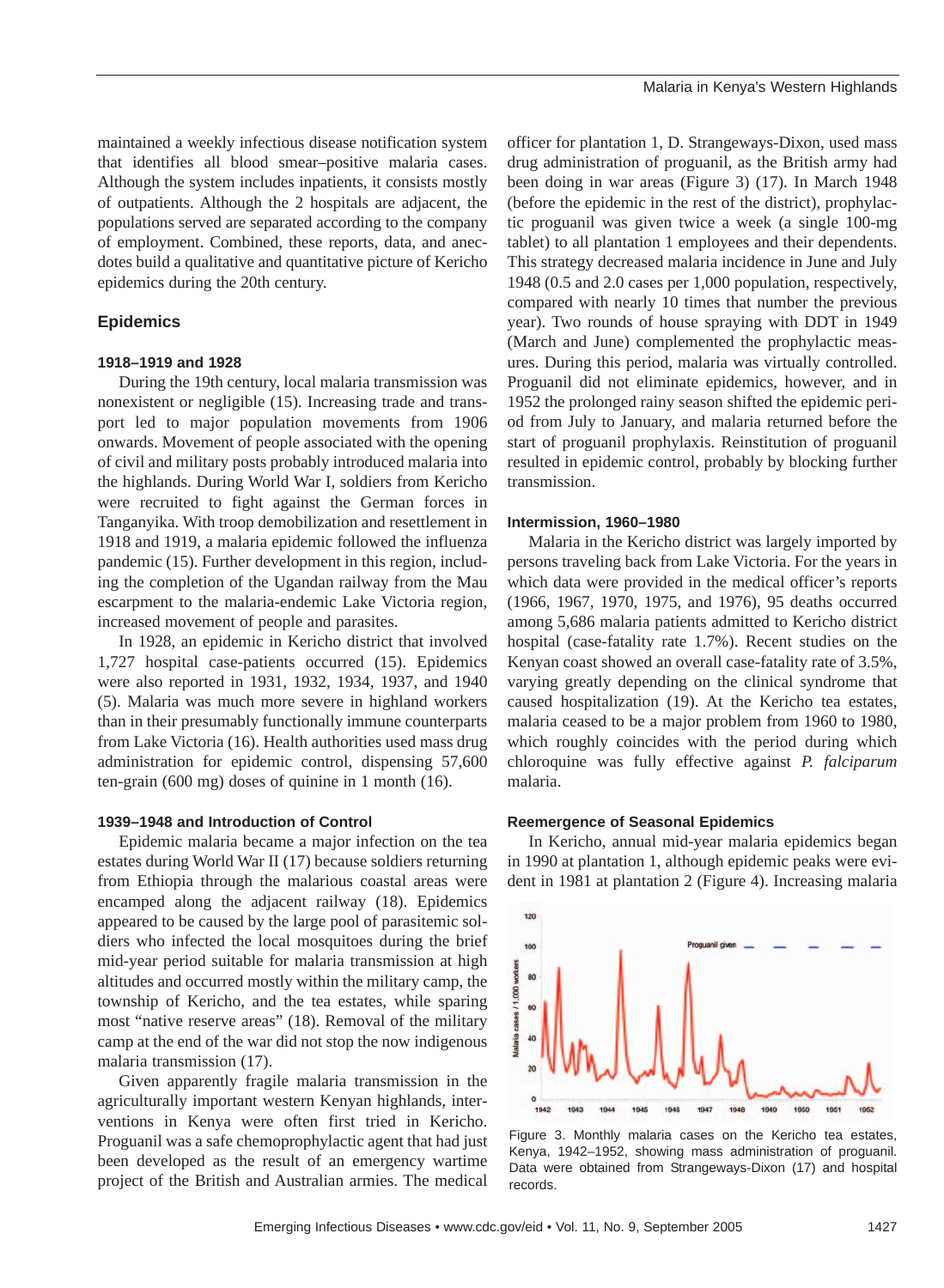

Figure 4. Monthly malaria incidence at 2 adjacent tea plantations in Kericho, Kenya, 1970–2004. Plantation 1 data are from inpatient admission registers, and plantation 2 data are from weekly malaria slide reports that include outpatients.

incidence was not related to overall warmer temperatures but still depended on the annual pattern seen in the 1940s in which malaria would increase after the rains in March through April and decrease after the onset of cool weather in July (8,9). Malaria admissions at plantation 1 increased accordingly, from 5% of all admissions in 1970 to 47% in 1998 (Figure 5). However, before this increase, other changes were noted such as increase in the percentage of malaria inpatients of highland  $(>1,500$  m) origin in 1981 and decrease in the adult-to-child ratio of inpatients in the mid-1980s (Figure 5) (20). A high adult-to-child ratio of malaria indicates a less immune population in which adults become symptomatic when infected with malaria, which is unusual in areas of high transmission (20). The case-fatality rate for malaria admissions at plantation 1 from 1965 to 1972 was 1.3%. The rate increased to 6% from 1990 to 1998, despite good medical and nursing inpatient care (14). On the Kericho tea estates, most malaria deaths are the result of severe anemia in young children, not cerebral malaria (21). In other areas of Kenya, chloroquine resistance increased case-fatality rates, and this trend could be reversed by using more effective antimalarial drugs (22).

Malaria incidence on the 2 adjacent tea plantations generally followed each other closely, despite separate worker populations and medical systems. A striking divergence, however, was noted in 2002, when heavy rains followed 2 years of low malaria incidence at both plantations because of drought (Figure 6) (23). This difference was confirmed when malaria incidence between outpatient malaria patient visits at plantation 1 (4) and outpatient visits at the Kericho district hospital were compared (24). Absence of increased malaria at plantation 1 in 2002, while epidemic conditions existed in both adjacent plantation 2 and the surrounding district, is difficult to explain on the basis of weather, human migration, medical access, or vector population changes (24). One change that coincided with the abatement of malaria at plantation 1 was a switch in first-line malaria treatment for outpatients from chloroquine to sulfadoxine-pyrimethamine (SP) in 1999 (Figure 7). A prospective malaria surveillance project involving febrile outpatients on plantation 1 showed that after the substitution of SP for chloroquine, *P. falciparum* gametocyte rates decreased in young children from 5% (1998) to <1% (2002), while remaining unchanged in adults (<1%) (4). This result occurred in the absence of any change in asexual parasitemia (≈50% of febrile pediatric outpatients were positive) over the same period. Although no simultaneous surveillance of malaria parasites occurred at plantation 2, which switched to SP in mid-2000, the appearance of epidemic malaria in the 1980s, as well as continued seasonal malaria on plantation 2 after 2000, suggests that other factors contributed to local transmission.

At least 3 chemotherapeutic explanations exist for progressive decrease in gametocytes on plantation 1 without a significant effect on the percentage of febrile children with asexual parasites. 1) Chloroquine-resistant *P. falciparum* strains produce more gametocytes and infect more mosquitoes than chloroquine-sensitive strains, which may explain why chloroquine resistance has spread rapidly across Africa (25). The removal of chloroquine drug pressure on plantation 1 in 1999 likely reduced the number of infected mosquitoes. 2) Combination chemotherapy with pyrimethamine increased from <20% of all treatment courses on plantation 1 in 1998 to 85% of all treatment courses by 2001. Pyrimethamine blocks the development of parasites in the mosquito (26). Even increased numbers of gametocytes produced after SP treatment are transmitted poorly through the mosquito because of the antifolate action of pyrimethamine (27,28). The sporontocidal effect of the pyrimethamine component of SP is separate from its ability to clear parasites from the blood. Pyrimethamine



Figure 5. Annual malaria inpatient characteristics from tea plantation 1 in Kericho, Kenya, 1970–1999. Percentage of malaria patients compared with percentage of all hospital admissions, percentage of malaria inpatients of highland (>1,500 m) family origin, and ratio of adults to children (<15 years of age) of all malaria inpatients are shown annually as collected from the same admission registers. Gaps indicate missing data.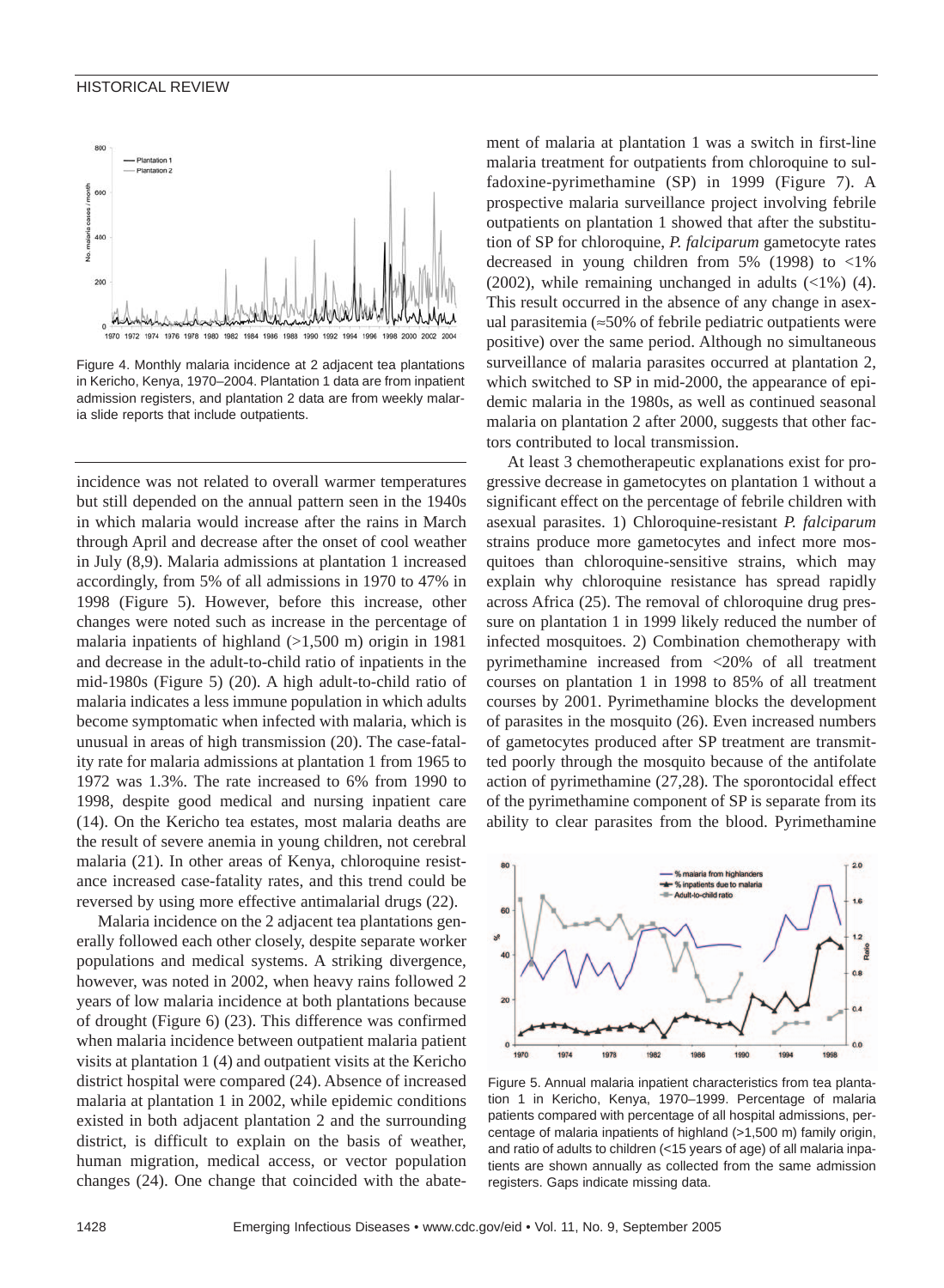

Figure 6. Monthly malaria incidence at 2 adjacent tea plantations in Kericho, Kenya, 1998–2004. Shown are the same data in Figure 4 in an expanded scale. See section on sources of clinical data since 1900 to distinguish outpatient and inpatient composition.

had been used successfully as part of mass drug administration to block transmission in the adjacent Nandi district during the 1950s (29). 3) The use of artemisinin-containing combinations increased on plantation 1 from 3% of all treatment courses in 2001 to 9% in 2002, whereas artemisinin combinations represented <2% of all antimalarial drugs purchased at plantation 2 in 2002. From 2000 to 2002, 52% of hospitalized malaria patients at plantation 1 received an artemisinin compound compared with 36% at plantation 2, but this percentage represented a relatively small number of total malaria cases. Artemisinin compounds killed gametocytes and blocked transmission in Thailand (30) and The Gambia (31). Increased use of artemisinin combinations primarily for sick children on plantation 1 would have limited the pool of gametocytes available to infect mosquitoes. The combined effect of discontinued chloroquine and increased use of SP and artemisinin combinations resulted in too few infective mosquitoes to start an epidemic during the brief highland transmission season.

## **Combining the Evidence**

Reemergence of mid-year malaria epidemics in the western Kenyan highlands has progressed to annual incident peaks, which suggests that this area is now one of seasonal rather than epidemic malaria (9,24). Reemergence is the proper term because mid-year malaria increases were common during World War II, and Kericho has not been free of malaria for over 60 years (Figure 3). What has changed to cause malaria to revert to its earlier pattern after a long quiescence? Possible factors are changes in climate variability, population movements, decrease in quality of health services, changes in mosquito vectors, and antimalarial drug resistance.

Doubts exist as to the plausibility of climate change as proximate cause of epidemic malaria because global warming cannot explain the World War II epidemics. Dramatic increases in malaria during the 1990s are not mirrored by prospectively collected climate data from Kericho (7). No warming trend or increase in temperature records that extend back nearly a century was observed at several points in East Africa (8). Extensive comparison of temperature, rainfall, and malaria records in Kericho after 1965 has not indicated any convincing multiple-year link between either rainfall or temperature and malaria (32). Furthermore, continent-wide trends in malaria transmission suitability during the 20th century do not show the Kenyan highlands as an area of substantial change (33,34).

Malaria epidemics during World War II were probably the result of population movement; stationing of soldiers in Kericho after military operations in malarious areas started the epidemic. This epidemic was presumably the result of the focal concentration of imported human gametocyte carriers who infected mosquitoes during the brief mid-year period when local transmission was possible. Extensive travel between holoendemic Lake Victoria and Kericho has occurred at least since World War II. Prospective data suggest that persons returning from the malaria-endemic lowlands transport malaria parasites up the mountain to Kericho as asymptomatic or symptomatic infections (4). Population movements alone cannot explain the lack of substantial malaria from 1960 to 1980. Although population movements are important in introducing malaria into a malaria-free area, the highlands of western Kenya have not been free of malaria infections since World War I.

In the last 25 years, Africa has seen a decrease in the quality and quantity of public health services as result of rapidly expanding population, decrease in purchasing power of African currencies, severe institutional or organizational problems, and increase in HIV infection. Yet Kericho tea plantations have maintained high-quality



Figure 7. Annual antimalarial drug purchases recorded in the respective tea plantation hospital pharmacy records, Kericho, Kenya, 1997–2002, showing the discontinuation of chloroquine as sulfadoxine-pyrimethamine (SP) became first-line therapy. Records of SP purchases at plantation 1 prior to 2001 were not available.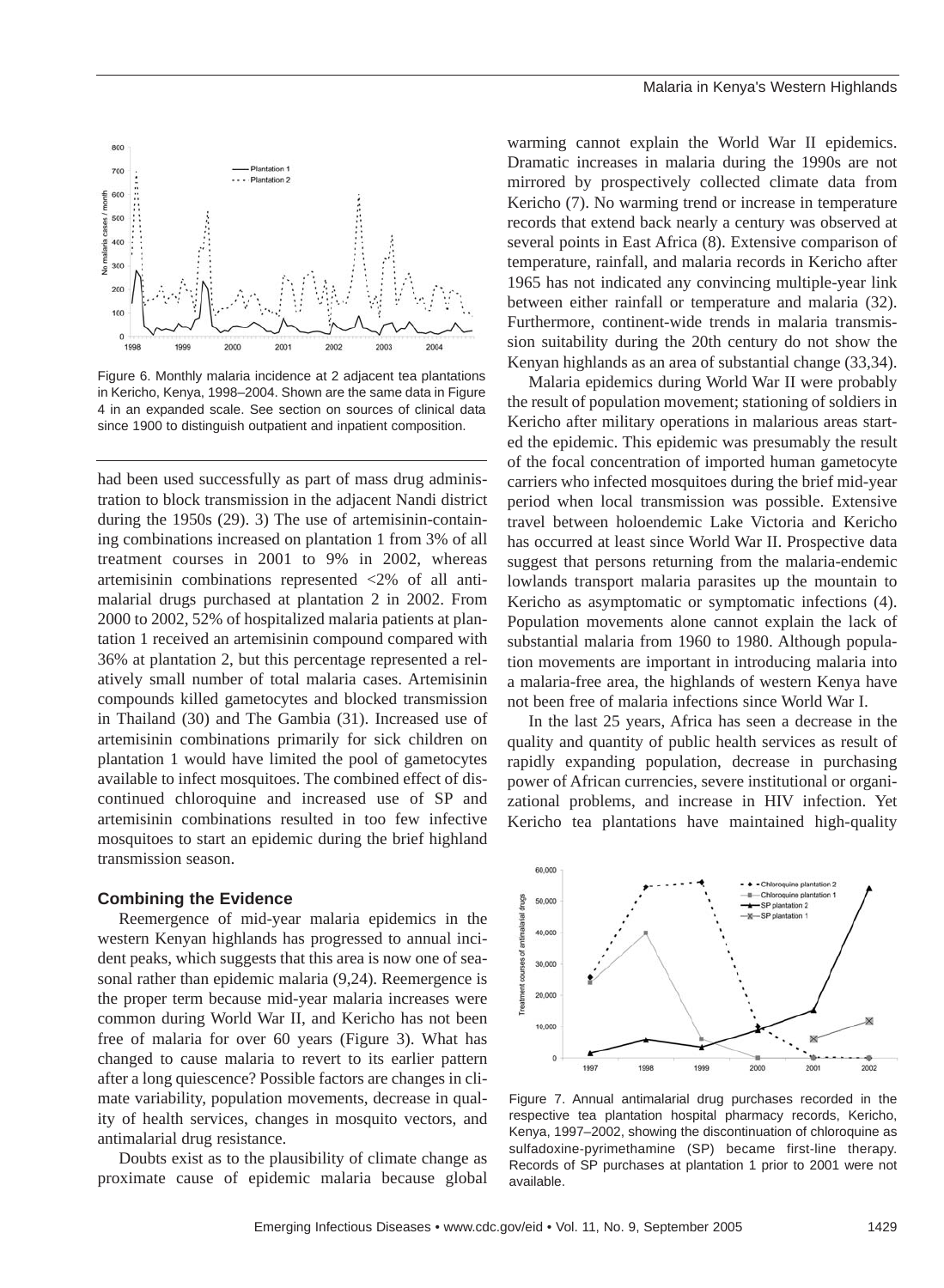health services to a defined population (3). Whatever the problems of the African district hospital, the interest of the tea companies in maintaining healthy workers eliminates decrease in healthcare services as an explanation of highland malaria epidemics.

Three entomologic surveys from 1946 to 1948 established that *An. gambiae* is the principal vector in Kericho with *An. funestus* playing a minor role (35). Investigations from 1998 to 2000 to characterize the mosquito vectors on the Kericho tea estates confirm the findings of Garnham obtained >50 years ago (18), which indicated that small numbers of *An. gambiae* in houses are malaria vectors (R. Dunton, pers. comm.). Unpublished studies conducted by Garnham on the same tea estates in the 1940s indicated that residual insecticide spraying of house walls could be very effective in controlling malaria. Modern vector control measures have not had any apparent differential effect on malaria in the 2 plantations, but their potential has not been fully explored. Similarly, long-lasting insecticideimpregnated bed nets have not been systematically implemented. Therefore, any major shift in species composition of the malaria vectors is unlikely to have contributed to malaria reemergence.

Drug resistance, specifically chloroquine resistance, may be key in the increase of highland malaria. The period without major malaria epidemics in the Kenyan highlands extends from chloroquine introduction until chloroquine resistance became widespread. Just as the parasites from nearby military camps caused the epidemics of World War II, the inability of chloroquine to eliminate parasites recreated a similar situation during the 1990s in the resident population. The increase in death rates of hospitalized malaria patients since 1990 also indicates chloroquine resistance and has been observed in other parts of Africa (36). Population increases that contribute to a decrease in access to health care can explain some highland malaria epidemiology, but this did not occur in Kericho, where number of workers and resident dependents has been stable (20). Drug resistance to chloroquine remains the leading explanation for the reemergence of highland malaria in the Kericho tea plantations and has been implicated in nearby areas (37). The absence of an epidemic on plantation 1 after use of more effective antimalarial drugs is additional evidence that the prime factor influencing highland malaria in Kericho is antimalarial drug resistance. Drug resistance is not a universal explanation for epidemic malaria in the highlands of East Africa, especially given the highly controlled nature of the tea estates, which is atypical of rural Africa. Kabale, Uganda (38), and Nandi, Kenya (39), are reminders that malaria is a focal disease susceptible to many factors that vary by specific location and season.

# **The Future**

Increasing chloroquine failure rates directly influence clinical outcomes and affect public health consequences in areas of marginal malaria transmission, such as Kericho. Small changes in the number of persons carrying infective gametocytes can initiate malaria epidemics through increased mosquito transmission. SP lowers transmission pressure by curing more infections and decreasing the infectivity of surviving gametocytes by the sporontocidal action of pyrimethamine (26–28). However, SP fails to cure uncomplicated malaria in East Africa and can only be viewed as an interim replacement for chloroquine (40). Appropriate case management of uncomplicated malaria is still a valuable preventive measure for malaria epidemics. The key point is to cure enough infections so that the remaining parasites cannot rapidly expand during seasonal transmission. Therefore, the choice of first-line malaria chemotherapy is crucial to cure those treated, as well as allow the maximum number of persons to be treated. Epidemic-prone areas of marginal transmission are good places to examine the public health consequences of treatment options because a high proportion of infections progress to symptomatic malaria. When multidrug-resistant malaria was encountered on the Thailand–Burma border, the impending epidemic was aborted by use of artemisinin combination therapy (ACT), which cured patients and blocked transmission by killing gametocytes (30). The most promising African example of ACT is from KwaZulu-Natal, where malaria transmission on the South Africa–Mozambique border was substantially blocked by sequentially replacing chloroquine with SP and then with ACT supplemented with residual insecticide spraying (41). Effective antimalarial drugs are not just good for sick African children, they can also help decrease transmission pressure in areas of seasonal transmission and stop the increasingly steep spiral of drug resistance that has now left sub-Saharan Africa without readily available treatment for uncomplicated malaria. Effective drug combinations are urgently needed not only to prevent African children from dying of malaria, but also to prevent highland malaria epidemics.

## **Acknowledgments**

We thank Bond Kenya, Ltd. (now Unilever Tea Kenya. Ltd.) and African Highlands Produce (now Findlay Farms) for their willingness to share data from their health facilities; the US Army Medical Research Unit–Kenya staff in Kericho for providing current information; A.M. Noor for preparing Figure 1; and C. Delacollette, G. Muranga, J. Otieno, and the Kenya Medical Research Institute for assistance and support. This article is published with the permission of the director, Kenya Medical Research Institute.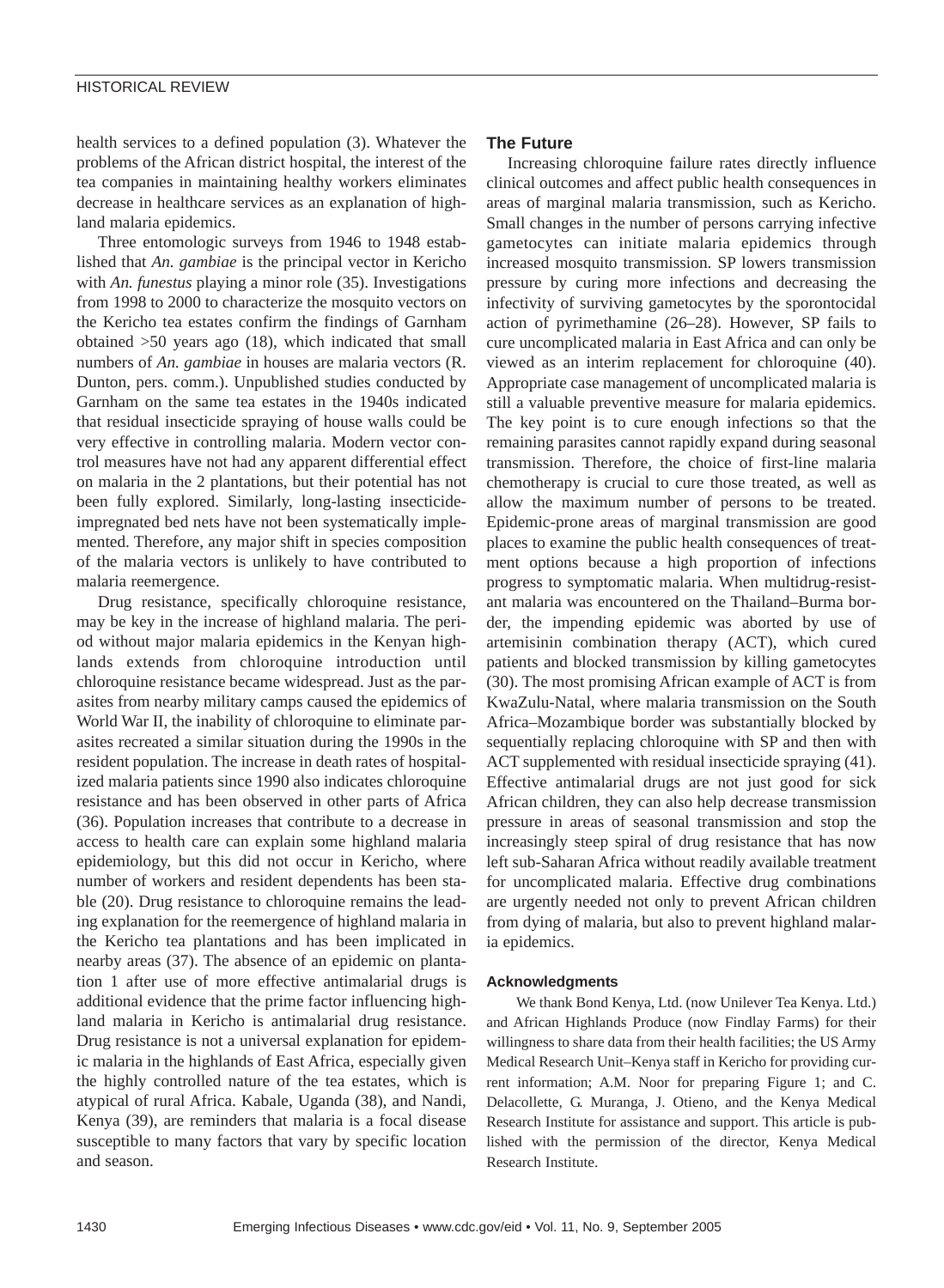This study was conducted under a protocol approved by the Kenyan National Ethical Review Committee (SSC 484) and the US Army Office of the Surgeon General (Walter Reed Army Institute of Research 682). The views in this paper are those of the authors and do not purport to reflect official policy of the US Army or Department of Defense.

S.I.H. is supported as a Research Career Development Fellow by the Wellcome Trust (#069045) and R.W.S. is a Senior Wellcome Trust Fellow (#058992). This study was supported by the US Army Medical Research and Materiel Command, Fort Detrick, Frederick, Maryland, USA.

Dr Shanks was formerly the director of the US Army Component of the Armed Forces Institute of Medical Research in Bangkok, Thailand, which is part of the Walter Reed Army Institute of Research. He is a physician trained in pediatrics, preventive medicine, infectious diseases, and tropical medicine. His main research interests are malaria chemotherapy, malaria epidemiology, and clinical trials in low-income countries.

#### **References**

- 1. Abeku TA, van Oortmarssen GJ, Borsboom G, de Vlas SJ, Habbema JD. Spatial and temporal variations of malaria epidemic risk in Ethiopia: factors involved and implications. Acta Trop. 2003;87:331–40.
- 2. Lindblade KA, O'Neill DB, Mathanga DP, Katungu J, Wilson ML. Treatment for clinical malaria is sought promptly during an epidemic in a highland region of Uganda. Trop Med Int Health. 2000;5:865–75.
- 3. Malakooti MA, Biomndo K, Shanks GD. Re-emergence of epidemic malaria in the highlands of western Kenya. Emerging Infect Dis. 1998;4:671–6.
- 4. Shanks GD, Biomndo K, Guyatt HL, Snow RW. Travel as a risk factor for uncomplicated *Plasmodium falciparum* malaria in the highlands of western Kenya. Trans R Soc Trop Med Hyg. 2005;99:71–4.
- 5. Roberts JM. The control of epidemic malaria in the highlands of western Kenya. 3. After the campaign. J Trop Med Hyg. 1964;67:230–7.
- 6. Rogers DJ, Randolph SE, Snow RW, Hay SI. Satellite imagery in the study and forecast of malaria. Nature. 2002;415:710–5.
- 7. Shanks GD, Hay SI, Stern DI, Biomndo K, Snow RW. Meteorologic influences on *Plasmodium falciparum* malaria in the highland tea estates of Kericho, western Kenya. Emerg Infect Dis. 2002;8:1404–8.
- 8. Hay SI, Cox J, Rogers DJ, Randolph SE, Stern DI, Shanks GD, et al. Climate change and the resurgence of malaria in the east African highlands. Nature. 2002;415:905–9.
- 9. Hay SI, Simba M, Busolo M, Noor AM, Guyatt HL, Ochola SA, et al. Defining and detecting malaria epidemics in the highlands of western Kenya. Emerg Infect Dis. 2002;8:555–62.
- 10. Shretta R, Omumbo J, Rapuoda B, Snow RW. Using evidence to change antimalarial drug policy in Kenya. Trop Med Int Health. 2000;5:755–64.
- 11. Spencer HC, Kaseje DC, Brandling-Bennett AD, Oloo AJ, Churchill FC, Koech DK. Changing response to chloroquine of *Plasmodium falciparum* in Saradidi, Kenya, from 1981 to 1984. Ann Trop Med Parasitol. 1987;81(Suppl 1):98–104.
- 12. Masaba SC, Anyona DB, Chepkwoni DK. In vitro response of *Plasmodium falciparum* to chloroquine in the Nandi district, Kenya. Bull World Health Organ. 1985;63:593–5.
- 13. Rapuoda BA, Ouma JH, Njagi K, Khan B, Omar S. Status of antimalarial drugs sensitivity in Kenya. Malaria and Infectious Diseases in Africa. 1996;8:25–43.
- 14. Shanks GD, Biomndo K, Hay SI, Snow RW. Changing patterns of clinical malaria since 1965 in a highland area of Kenya: possible role of drug resistance. Trans R Soc Trop Med Hyg. 2000;94:253–5.
- 15. Matson AT. The history of malaria in Nandi. East Afr Med J. 1957;34:431–41.
- 16. Chataway JHH. Report on the malaria epidemic in the Lumbwa Reserve (August, 1928). Kenya and East African Medical Journal. 1929;5:303–9.
- 17. Strangeways-Dixon D. Paludrine (proguanil) as a malarial prophylactic amongst African labour in Kenya. East Afr Med J. 1950;27:127–30.
- 18. Garnham PCC. Malaria epidemics at exceptionally high altitudes in Kenya. BMJ. 1945;2:45–7.
- 19. Marsh K, Forster D, Waruiru C, Mwangi I, Winstanley M, Marsh V, et al. Indicators of life-threatening malaria in African children. N Engl J Med. 1995;332:1399–404.
- 20. Hay SI, Noor AM, Simba M, Busolo M, Guyatt HL, Ochola SA, et al. Clinical epidemiology of malaria in the highlands of western Kenya. Emerg Infect Dis. 2002;8:543–8.
- 21. Shanks GD, Biomndo K, Maguire J. Travel as a risk factor for malaria requiring hospitalization on a highland tea plantation in western Kenya. J Travel Med. 2004;11:354–7.
- 22. Zucker JR, Ruebush TK II, Obonyo C, Otieno J, Campbell CC. The mortality consequences of the continued use of chloroquine in Africa: experience in Siaya, western Kenya. Am J Trop Med Hyg. 2003;68:386–90.
- 23. Abeku TA, Hay SI, Ochola S, Langi P, Beard B, de Vlas SJ, et al. Malaria epidemic early warning and detection in African highlands. Trends Parasitol. 2004;20:400–5.
- 24. Hay SI, Were EC, Renshaw M, Noor AM, Ochola SA, Olusanmi I, et al. Forecasting, warning, and detection of malaria epidemics: a case study. Lancet. 2003;361:1705–6.
- 25. Sutherland CJ, Alloueche A, Curtis J, Drakeley CJ, Ord R, Duraisingh M, et al. Gambian children successfully treated with chloroquine can harbor and transmit *Plasmodium falciparum* gametocytes carrying resistance genes. Am J Trop Med Hyg. 2002;67:578–85.
- 26. Shute PG, Maryon M. The effect of pyrimethamine (daraprim) on the gametocytes and oocytsts of *Plasmodium falciparum* and *Plasmodium vivax*. Trans R Soc Trop Med Hyg. 1954;48:50–63.
- 27. Robert V, Awono-Ambene HP, Le Hesran JY, Trape JF. Gametocytemia and infectivity to mosquitoes of patients with uncomplicated *Plasmodium falciparum* malaria attacks treated with chloroquine or sulfadoxine plus pyrimethamine. Am J Trop Med Hyg. 2000;62:210–6.
- 28. Hogh B, Gamage-Mendis A, Butcher GA, Thompson R, Begtrup K, Mendis C, et al. The differing impact of chloroquine and pyrimethamine/sulfadoxine upon the infectivity of malaria species to the mosquito vector. Am J Trop Med Hyg. 1998;58:176–82.
- 29. Roberts JM. Pyrimethamine (Daraprim) in the control of epidemic malaria. J Trop Med Hyg. 1956;59:201–8.
- 30. Nosten F, van Vugt M, Price R, Luxemburger C, Thway KL, Brockman A, et al. Effects of artesunate-mefloquine combination on incidence of *Plasmodium falciparum* malaria and mefloquine resistance in western Thailand: a prospective study. Lancet. 2000;356:297–302.
- 31. von Seidlein L, Milligan P, Pinder M, Bojang K, Anyalebechi C, Gosling R, et al. Efficacy of artesunate plus pyrimethamine-sulphadoxine for uncomplicated malaria in Gambian children: a doubleblind, randomised, controlled trial. Lancet. 2000;355:352–7.
- 32. Hay SI, Myers MF, Burke DS, Vaughn D, Endy T, Ananda N, et al. Etiology of mosquito-borne disease epidemics. Proc Natl Acad Sci U S A. 2000;97:9335–9.